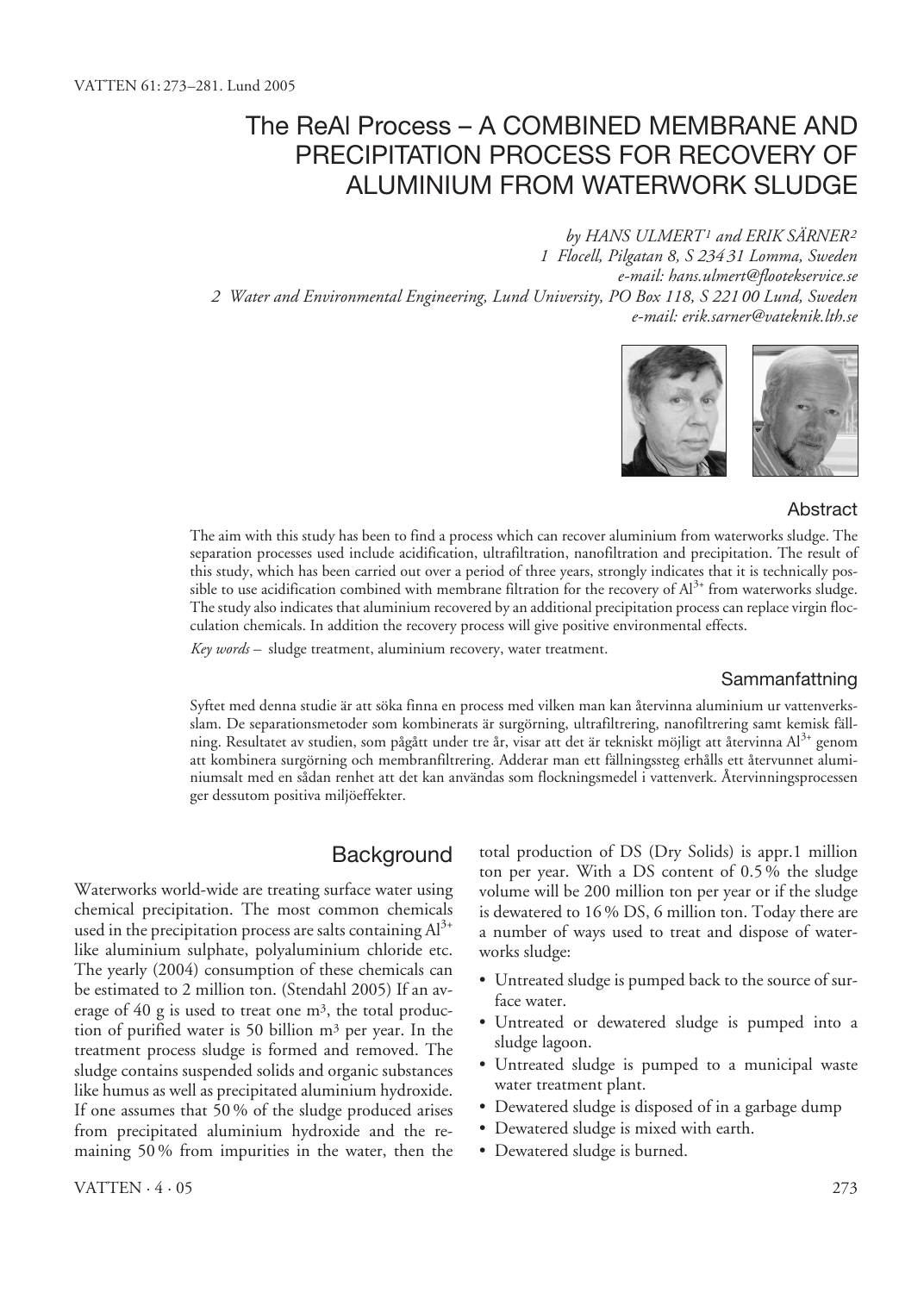In none of these cases aluminium is recovered. In the first case, when sludge is pumped back to the source of surface water, it is not uncommon that there is a buildup of sludge in a rather vast area around the outlet point. Not only do the sludge banks formed present a sore sight for the eyes, but also the layer of sludge that settles will have a negative effect on aquatic organisms.

In the second case, where sludge is pumped to a sludge lagoon, it is obvious that such a solution must be a temporary one. Sludge from waterworks is almost completely sterile and it also takes a very long time for lower layers of sludge in the lagoon to dry out. It is therefore very difficult and costly to restore an area where a lagoon has been situated.

If waterwork sludge is pumped to a municipal waste water treatment plant, the aluminium present in the sludge will form very stable compounds with phosphorous. This makes the total amount of sludge produced at the municipal plant less valuable as fertilizer.

Organic matter in sludge from waterwork is very hard to break down. Therefore, when the waterwork sludge is treated in the municipal plant, the reduction of the organic matter will be very low. As a consequence the bulk of sludge produced at the waterwork will only be transferred from one place to another.

If waterwork sludge is to be disposed of in a garbage dump the sludge has to be dewatered in order to reduce cost of transportation, cost for disposal and in most cases, tax. Another problem that can occur is that many garbage dumps either are not willing or are not allowed by law to handle waterwork sludge.

Waterworks sludge can be mixed with earth. The high content of aluminium will however have the same negative effect on phosphorus as described above. High costs for dewatering, transportation, mixing etc must also be taken into consideration.

Burning waterworks sludge will lower the sludge amount significantly but with a high content of water and a low content of organic material, the energy consumption will make this process very costly. (Bache and Papavasilopoulos 2000, Rahman and Bache 1993, VAV1990, Öman 1998)

With this background, efforts have been made to develop a process where the aluminium added as coagulant can be recovered. The main aim is that the process should be able to give both positive economical and environmental effects.

## The Basic Concept

The ReAl process to recover aluminium consists of 4 main process steps as shown in figure 1.



Figure 1. *Basic concept for recovery of aluminium (KAl(SO<sub>4</sub>)*<sub>2</sub> *and Al 3+) from water works sludge.*

#### First Process Step – Acidification

It is a well-known fact that lowering the pH by adding acid to the sludge will dissolve the hydroxide and release aluminium ions. At the same time suspended solids and organic materials which were incorporated in the aluminium hydroxide are also released.

Any strong inorganic acid like sulphuric acid, nitric acid or hydrochloric acid can be used. It is however an advantage to use sulphuric acid as it is less corrosive than hydrochloric acid, it does not contain nitrogen as nitric acid, and it contributes with sulphate ions necessary for the crystallization process step "4". Furthermore it is the cheapest source for hydrogen ions. To dissolve 1 g of  $Al^{3+}$  (as Al(OH)<sub>3</sub>) a stoichiometric amount of 5.4 g of H2SO4 is needed. (Sengupto and Shi1992)

#### Second Process Step – Ultra Filtration (UF)

In the second process step the acidified sludge is treated in an UF. An UF will retain all suspended solids, colloids and larger molecules while ions like tri-valent aluminium will pass through the membrane. (Scott 1995) Treating the acidified sludge in an UF will therefore give a concentrate of the impurities in the sludge and a permeate mainly containing the aluminium added as flocculant, salts and part of the dissolved organic substances.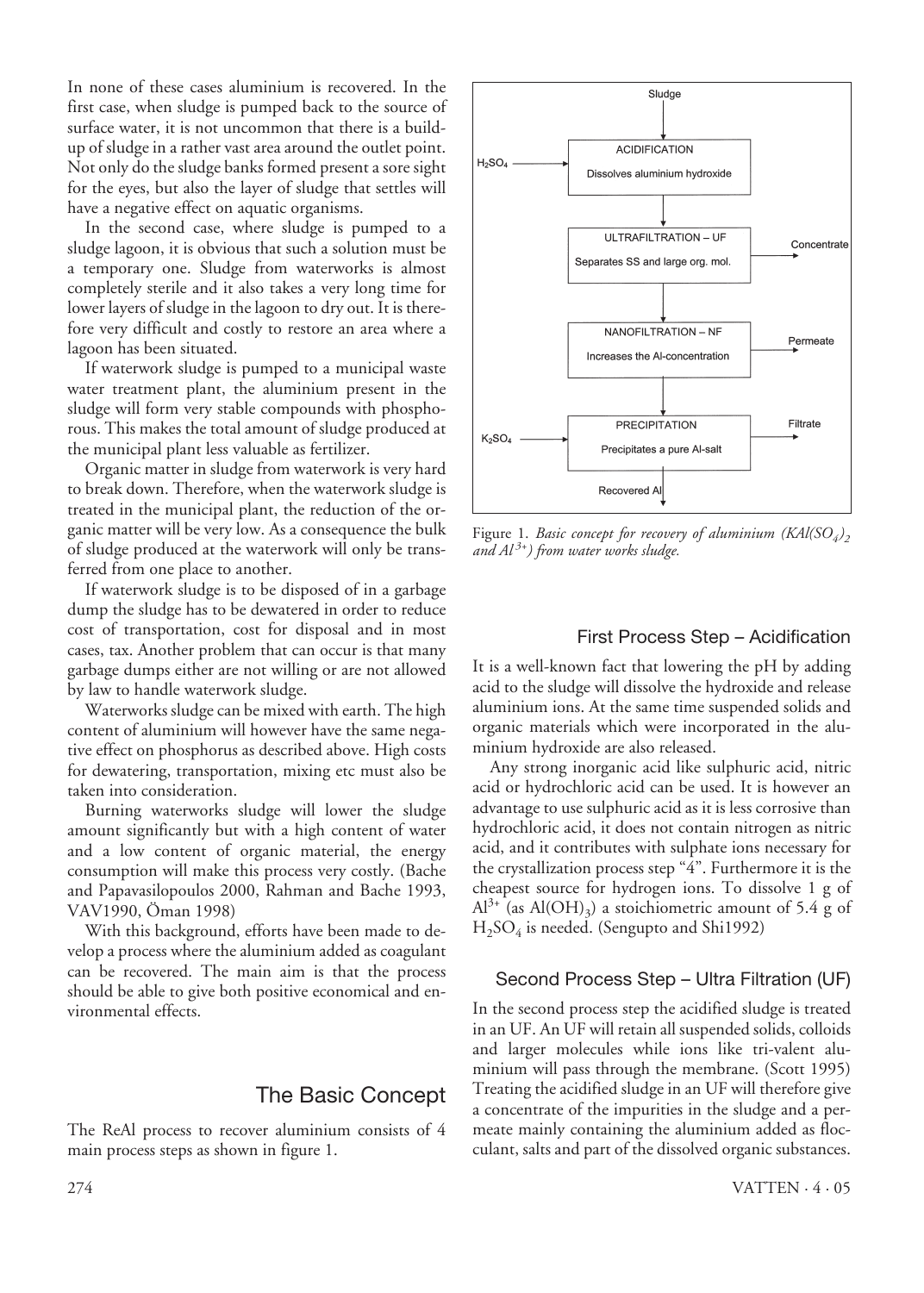#### Dia-filtration

Dia-filtration means that after a certain VRF (Volume Reduction Factor) has been reached, clean water (or NF permeate) is used as feed. The clean water will wash out molecules from the concentrate that can pass through the membrane. In this case the method can be used to recover more aluminium. In order not to effect the pH, NF permeate with low pH can be used instead of clean water.

#### Third Process Step – Nano filtration (NF)

As the UF permeate is free from suspended solids, NF can be used to increase the concentration of aluminium. This is due to the fact that the NF will retain tri-valent ions like aluminium. Treating the UF permeate in a NF will give a concentrate containing aluminium ions and organic substances, while the permeate will contain mono- and di-valent ions, small amounts of aluminium and organic substances. The limit for the maximum concentration of aluminium in the concentrate is set by the applied pressure (driving force) over the membrane which must be higher than the osmotic pressure in the concentrate. (Scott, 1995) The NF concentrate can be used as flocculant and for phosphorus removal in a waste water treatment plant. According to the next process step a pure aluminium salt can also be precipitated from the concentrate.

#### Fourth Process Step – Precipitation

The UF permeate and NF concentrate will contain so many impurities that, if it is used as flocculant in the waterworks, negative accumulation effects would very soon occur. To be able to re-circulate the recovered aluminium a pure  $Al^{3+}$  solution or salt must be produced. One way of doing this is to add potassium ions. When added to the NF concentrate, crystals of  $\text{KAI}(\text{SO}_4)_{2}$  x 12 H<sub>2</sub>O will rapidly form. (If  $K_2SO_4$  is used no additional source of sulphate ions has to be used.) The lower the temperature the lower the solubility of the salt (See figure 2). In order to minimize the losses the NF concentrate should therefore be cooled to just above the freezing point. It is also obvious that the losses will be lower the higher the concentration of aluminium in the NF concentrate is. After cooling and crystallization the crystals can easily be separated on filter. Washing the crystals with clean cold water will remove any remaining NF concentrate. After draining the water the crystals will not contain more than 10 % of free water. The separated crystals can then be dissolved in water and used as flocculant in water works.

## Selection of sludge in regards to Dissolved Solids content

There is water works sludge with three different DS contents to choose from.

One is sludge with a low DS content (appr. 0.5 %) e.g. from the bottom cones of lamellas, bottom sludge from conventional sedimentation tanks or wash water from continuous filters. The low DS content results in large sludge volumes. As the price of a membrane plant is mainly dependent on the feed flow (in this case the sludge volume to be treated) this alternative is, for economical reasons, not feasible.

The second alternative is to use a pre-thickened sludge with a DS content of appr. 2.5 %. This will give a lower feed flow and the price of the membrane plant



Figure 2. *Solubility of KAl(SO<sub>4</sub>)*, as a *function of temperature.*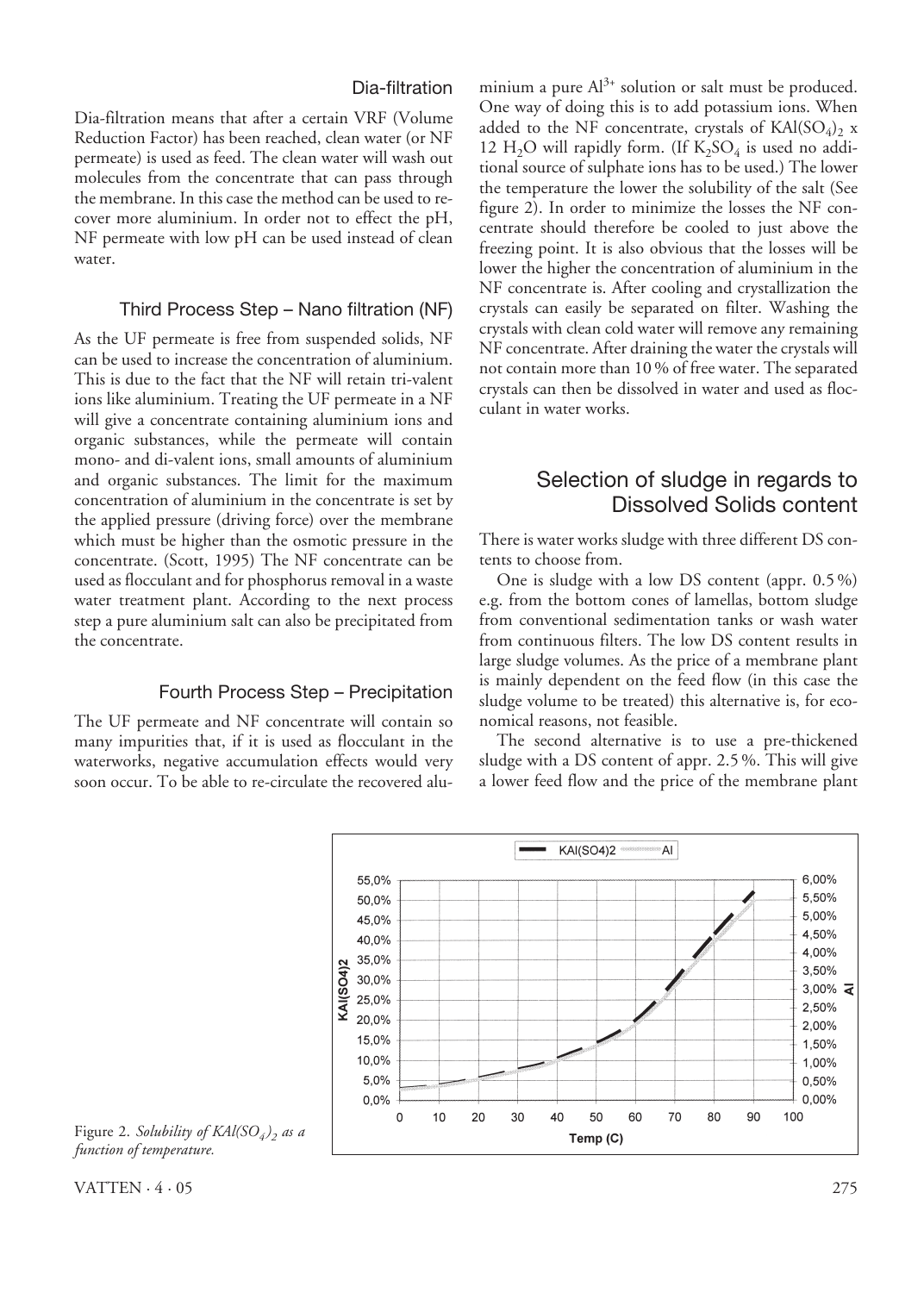will be substantially lower. The loss of aluminium ions in the remaining UF concentrate will also be at an acceptable level.

The third alternative is to use dewatered sludge with a DS of appr. 16 % (from a pre-thickener in combination with a decanter centrifuge). Although the cost for the membrane plant will be lower than for both the other alternatives, there are some major disadvantages. It is difficult to mix acid with the dewatered sludge. It is also difficult to reach an acceptable VRF in the UF, due to the already high concentration of undissolved substances, and the loss of aluminium ions in the concentrate will therefore be unacceptably high.

Based on the above, all trials have been made using a sludge with a DS content of appr. 2.5 %.

#### Sludge sources used

The trials have been done using "aluminium sludge" from Karlskrona, Västerås and Lovön Water Works. Karlskrona Waterworks is located in the southern part of Sweden and the raw water source is a river. The river water is very dark in colour and the dosage of aluminium is appr. 9 g Al/m3. The waterworks of Västerås and Lovön take the raw water from Lake Mälaren. The water from the lake is low in colour and turbidity and the dosage is appr. 3 g Al/m3.

#### **Trials**

A portable digital pH-instrument with a glass electrode has been used to measure pH. A portable digital thermometer has been used in measuring temperature. Analogue pressure gauges installed in the pilot units have been used in measuring pressure. Flow rates have been measured with "rota-meters" installed in the pilot units and also by using stopwatch and measuring glass. Metals including B, S and P has been analysed by an external laboratory using ICP-OES. TOC has been analysed by an external laboratory using thermal oxidation. Flocculation trials have been made using a "mini-flocculator" fitted with 1 litre beakers and stirrers with variable speed.

#### Acidification

In a number of trials the amount of acid needed to reach a certain pH have been compared with the dissolved aluminium content in the sludge. This was to find the optimum pH, i.e. a pH where all aluminium hydroxide is dissolved. A pH instrument with a glass electrode has been used to measure pH. pH was measured at room temperature.

#### Ultra Filtration (UF)

All trials with UF have been done using a batch process, i.e. a working tank has been filled with acidified sludge. The acidified sludge (feed) has then been pumped to the UF. The concentrate produced has been returned to the tank while the permeate has been discharged or collected in a separate tank to be further used in the NF trials.

#### Flat sheet membranes

An UF pilot plant "type CR" manufactured by Metso Oy has been used for all trials with flat sheet polymer (UF) membranes. The CR filter has cells with an upper and a lower circular membrane sheet. In between the membranes there is a rotor connected to a shaft driven by an electric motor. The rotor does not touch the membranes but creates shear forces that continuously cleans the membrane surfaces and minimize the risk of fouling and build-up of unwanted filter cake. The total membrane area in the pilot filter was appr. 0.1 m2.

The advantage of the CR filter is that liquids containing a high amount of suspended solids can be treated without clogging and that a high VRF can be reached, i.e. the concentrate can be very viscous. The aim with the trials was to find a membrane with a cut-off that gives a high retention of organic material and a low retention of aluminium, and at the same time an acceptable flux rate. Different membranes with a cut-off from 2,000 to100,000 dalton have been tested.

#### Ceramic membranes

As an alternative to the CR filter, ceramic membranes have also been tested. The ceramic membranes used have, according to the manufactures, a cut-off of 20,000 dalton. Each channel in the membrane had a diameter of appr. 3 mm and a length 1 m, giving a total membrane area of 0.2 m2. The cross flow used was appr. 3 m/h giving a pressure drop over the membrane of appr. 0.7 bar. The average differential pressure between the feed and the permeate side was appr. 3 bar.

#### Nano filtration (NF)

If a waste water treatment plant is located very close to the water work, the UF permeate produced in the water work can be pumped directly to the waste water treatment plant and used as flocculant. This can be the case, for example in the pulp- and paper industry or in the petrochemical industry. In other cases the aluminium concentration must be increased in order to save the cost of transportation. Also, if a pure aluminium salt is to be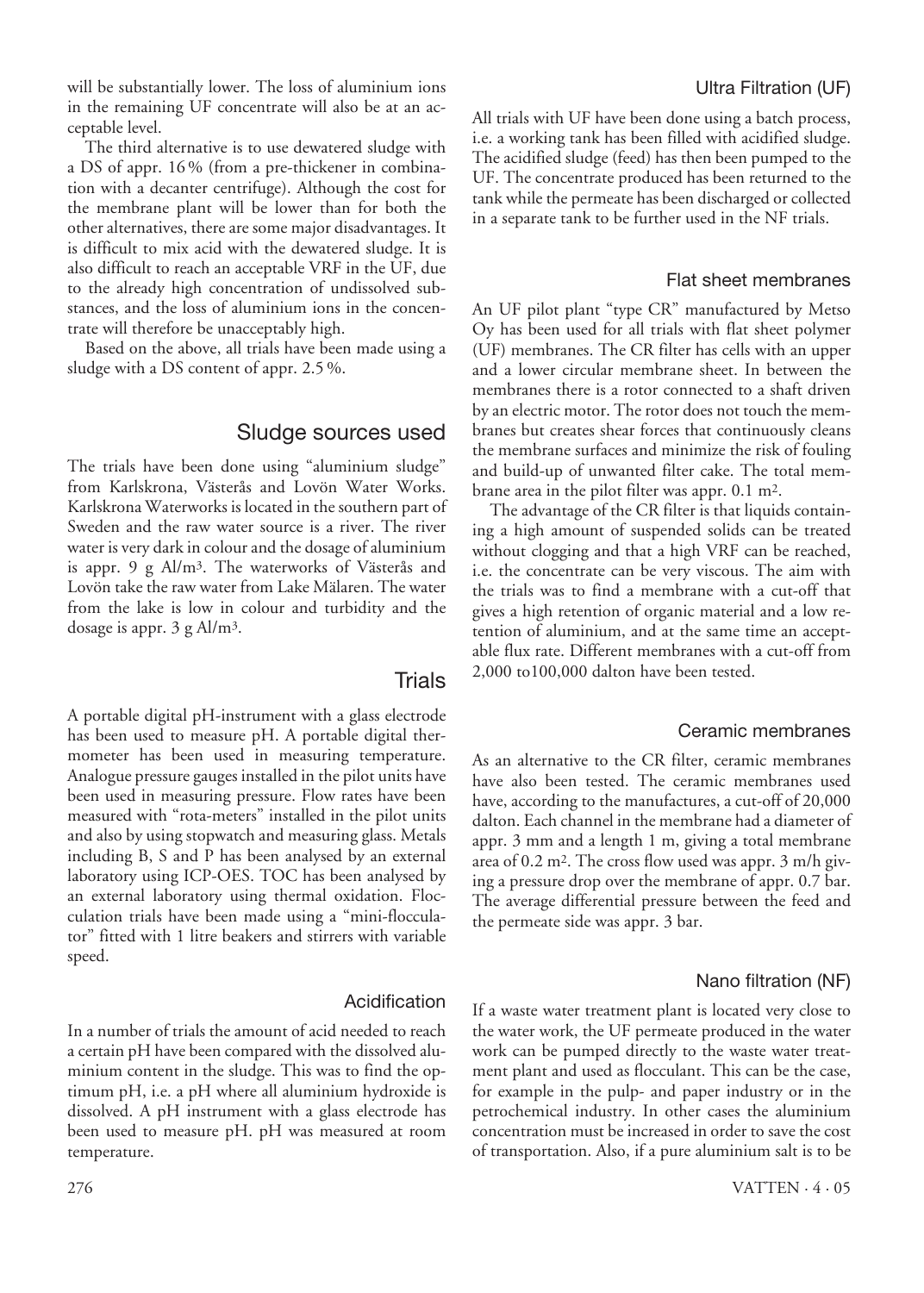produced, the concentration has to be increased in order to minimize the aluminium losses. A water work sludge with a DS concentration of appr. 2.5 % contains in the range of 2,000 to 4,000 mg  $Al^{3+}/l$  and the concentration in the UF permeate will be in the same range.

In order to increase the aluminium concentration trials have been done in which UF permeate has been treated in a NF. The NF trials have been using the same batch process as for the UF trials. Spiral-wound elements are the cheapest and most common NF in the market. The NF membrane selected had a membrane area of 2.4 m2 and could be operated at a maximum pressure of 40 bar at a maximum temperature of 40°C.

#### The use of NF concentrate for flocculation and phosphorus removal in municipal waste water treatment plants

Incoming municipal waste water was collected from Staffanstorp Municipal Waste Water Treatment Plant. Although the WWTP of Staffanstorp is not using any chemicals to pre-treat the water, the intention with the trial was to compare the flocculation and phosphorus removal properties between NF-concentrate and AVR (aluminium sulphate "waste water quality" from Kemira). NF concentrate containing 15,300 mg  $Al^{3+}/l$  was used as flocculant.

#### Precipitation

 $K<sub>2</sub>SO<sub>4</sub>$  was added to NF concentrate in stoichiometric proportion to the aluminium content. The solution was stirred and cooled to 0°C. After approximately one hour the solution was filtered though a glass fibre filter and the separated crystals of  $KAI(SO<sub>4</sub>)<sub>2</sub>$  x 12 H<sub>2</sub>O were washed with cold water.

## **Results**

#### Acidification

The trials show that no more acid than the stoichiometric amount has to be added in order to dissolve all aluminium hydroxide present in the sludge. The pH when all hydroxide was dissolved was appr. 2.5.

#### UF – Flat sheet membranes

Figure 3 shows the retention of COD and  $Al^{3+}$  for membranes with different cut-offs. The conclusion that can be drawn from the graph is that none of the membranes tested had a high retention of COD and at the same time a low retention of  $Al^{3+}$ . The flux also declined from appr. 225 l/m2h at a cut off of 100,000 dalton and a pressure of 1.5 bar to appr. 25 l/m2h at a cut-off of 2,000 dalton and a pressure of 9 bar.

#### UF – Ceramic membranes

All trials with ceramic membranes have shown a relatively low retention 8–10 % of aluminium but also a retention of COD lower than expected (appr. 50 %). The flux was appr 100  $1/m<sup>2</sup>h$  at a temperature of 65 $°C$ . A centrifugal pump was used as feed pump. When a high feed viscosity was reached in combination with operating temperatures in the range of 80–90°C, cavitation in the pump occurred. A VRF higher than 10 was therefore not possible to reach starting with a DS content in feed of 2.5 %.

#### Dia-filtration

A number of trials have been made which indicate that 40–50 % of the aluminium remaining in the concen-



Figure 3. *Retention of COD and*  $Al^{3+}$ *for flat sheet membranes with different cut-offs.*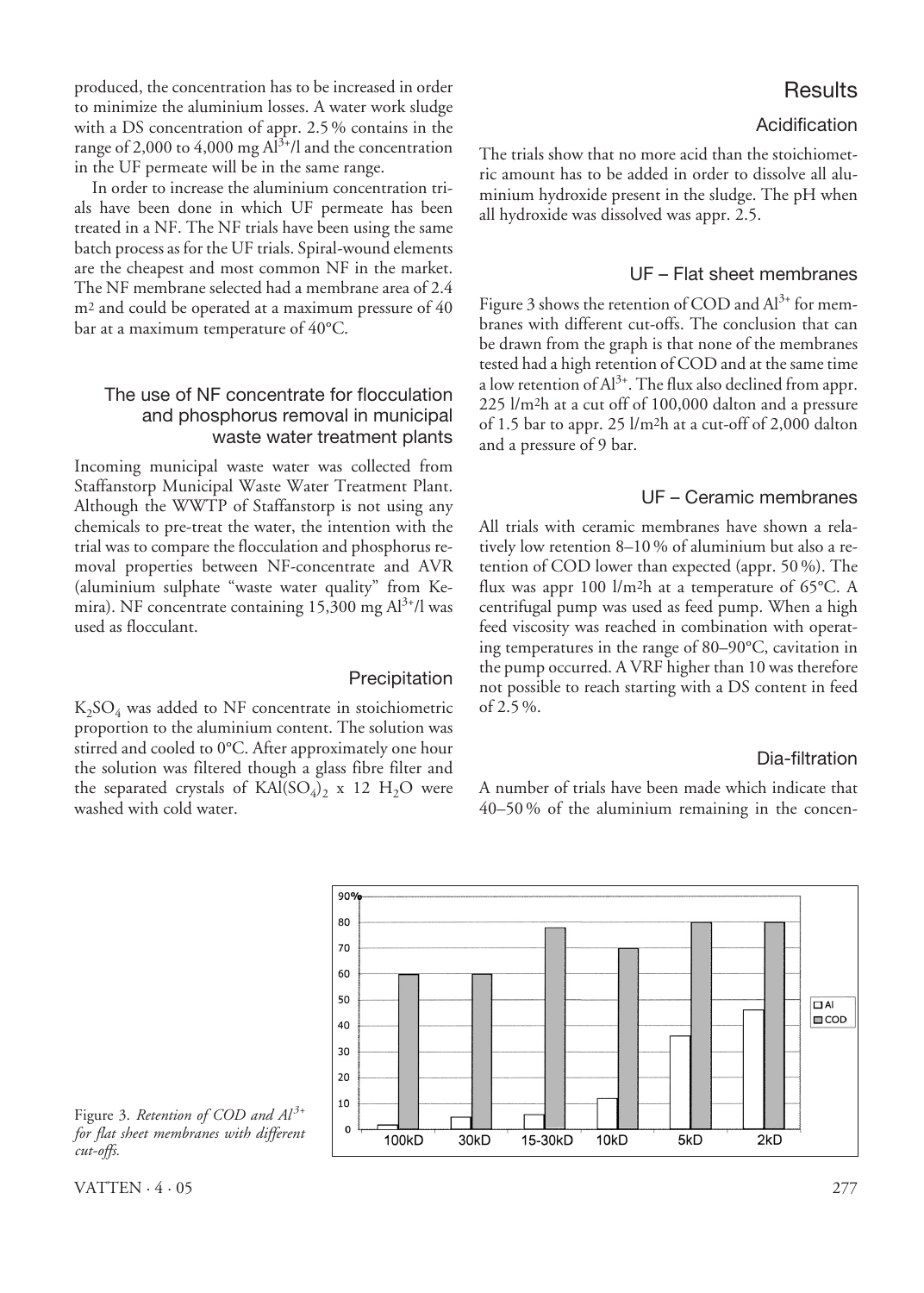

Figure 4. *Results from precipitation tests, where aluminium sulphate (AVR) and NF-permeate have been used as flocculants.* Sample 1, 2 and 3: 100, 200 and 300 g AVR/m3 respectively. Sample 4, 5 and 6: NF permeate equivalent to 100, 200 and 300 g AVR/m3 respectively.

trate can be washed out using dia-filtration. The amount of water used for the dia-filtration was equal to the remaining amount of concentrate.

#### NF

At a pressure of 40 bar and at a temperature of 40°C, it was possible to increase the  $Al^{3+}$  concentration to 25,000 mg/l. To keep a constant flux of 20 l/m2h, starting with an aluminium concentration of appr. 3,500 mg/l and stopping at a concentration of appr. 15,000 mg/l the pressure had to be gradually increased from 15 to 40 bar.

#### The use of NF concentrate for flocculation and phosphorus removal in municipal waste water treatment plant

Figure 4 shows the phosphorus removal results.

The filtered waste water had a P content of 6.7 mg/l and a  $PO_4$ -P content of > 5 mg/l. COD in the water was 166 mg/l.

The trials using AVR gave a slightly better floccula-

tion (faster growing and larger flocks) compared to the trials using NF concentrate. The sedimentation velocity was also slightly higher with AVR. The supernatant had a slight yellowish colour when the NF concentrate was used. There was however no difference in the COD between a sample treated with AVR (Sample 2 COD 109 mg/l) compared to NF concentrate (Sample 5 COD 110 mg/l). When a mix of AVR and NF concentrate was used the supernatants visible yellow colour disappeared.

The figure shows, as expected, that there was a steady decrease of phosphorus with an increasing dosage of AVR and NF concentrate. AVR had no better phosphorus removal effect than NF concentrate.

Waterworks sludge will contain heavy metals which arise from the treated raw water. As little as 0.005–0.01 mg/l of heavy metal ions present in the raw water will contribute to relatively high amounts of metals in the sludge.

Table 1 shows metal amounts in sludge from Lovön water work. Sludge from Karlskrona has appr. the same amount of Zn, slightly lower amount of Cu but only a fraction of the Ni amount.

Table 1. *Metal concentration in untreated and treated sludge from Lovön water work.* It appears to be difficult to analyze the metal content in the sludge and in the other liquids from the process. Repeated analyses on the same material and use of different laboratories frequently gave varying results. This should be taken into consideration when the figures presented are discussed.

| Metal                                     | Cu.  | Zn.  | Ni   |
|-------------------------------------------|------|------|------|
|                                           |      |      |      |
| Untreated sludge (2.74 % DS), mg/l        | 8.3  | 17.9 | 17.7 |
| Untreated sludge, g/kg DS                 | 0.30 | 0.65 | 0.65 |
| UF concentrate $(10.9\%$ DS), g/kg DS     | 0.46 | 0.18 | 0.19 |
| UF concentrate, % of incoming amount      | 60   | 11   | 12.  |
| NF permeate + precipitated NF conc., mg/l | 3.7  | 15.9 | 15.6 |
| NF permeate + precipitated NF conc.,      |      |      |      |
| % of incoming amount                      |      | 89   | 88   |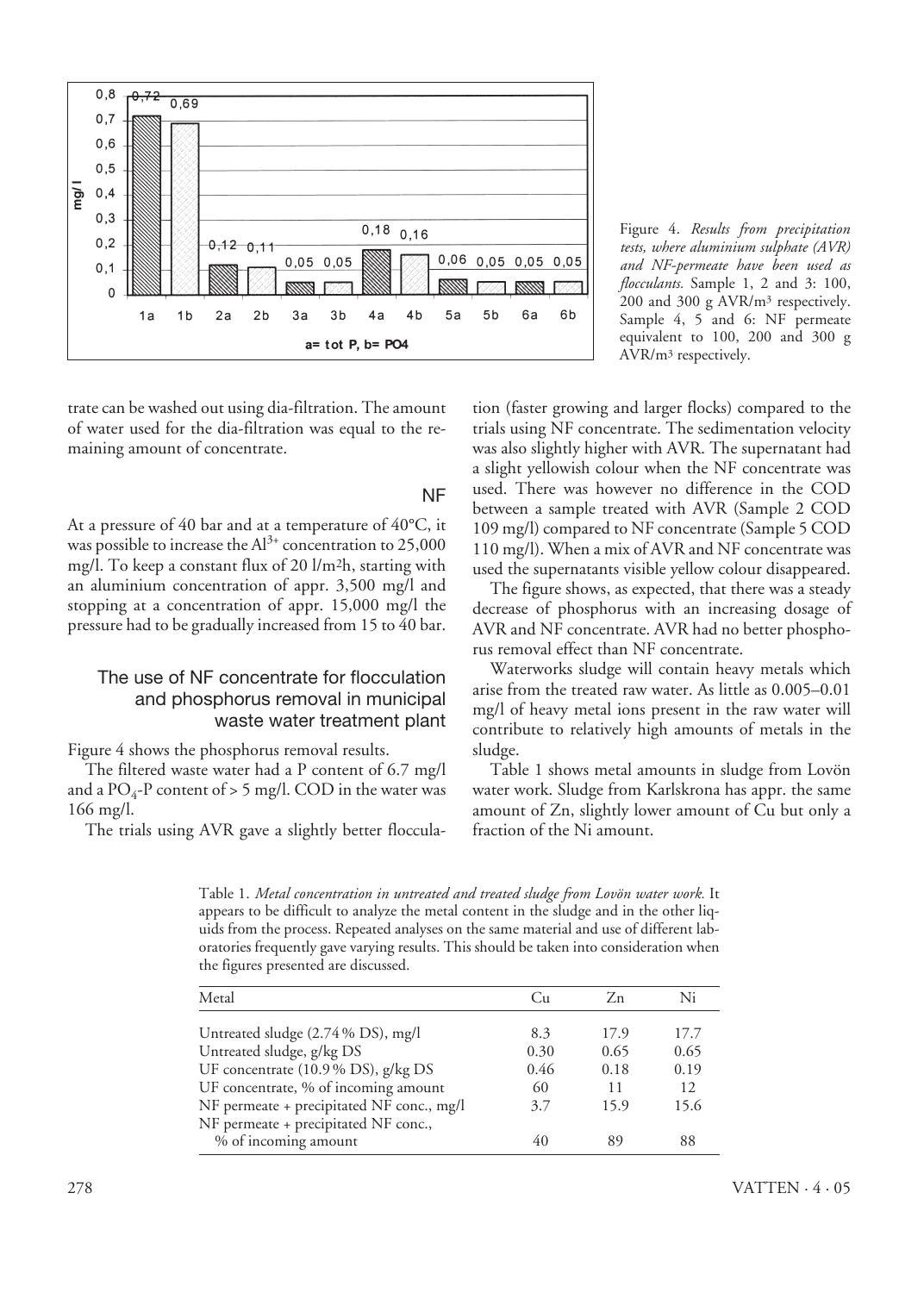Table 2. *Comparison of amount heavy metals in AVR and NF concentrate recovered from sludge from Lovön.* The calculation has been made for an aluminum concentration in the NF concentrate equal to the concentration in AVR. It appears to be difficult to analyze the metal content in the sludge and in the other liquids from the process. Repeated analyses on the same material and use of different laboratories frequently gave varying results. This should be taken into consideration when the figures presented are discussed.

| Metal                 | Jи   |         |      |              |
|-----------------------|------|---------|------|--------------|
| AVR, mg/kg            | <0.5 | $4/\mu$ | 3.0  | 38           |
| NF concentrate, mg/kg | 10.9 |         | 46.2 | Not analyzed |

A comparison of the amount of heavy metals present in AVR (Kemira Kemwater 2005) with the amount present in NF concentrate recovered from sludge from Lovön water work is shown in table 2. The figures have been adjusted so that 2.5 % of aluminium in NF concentrate can be compared with 8.2 % in AVR i.e. contribution of heavy metals at equal dosage of  $Al^{3+}$ .

If the NF concentrate (or the UF permeate) is used as flocculant in a waste water treatment plant the metals present will, to a large extent, precipitate and appear in the sludge produced.

#### Precipitation

Washed KAl(SO<sub>4</sub>)<sub>2</sub> x 12 H<sub>2</sub>O precipitated from NF concentrate produced at Västerås Water Work had a heavy metal content that fulfils the highest demand according to the European standard prEN878 for iron free aluminium sulphate type 1. TOC was appr.100mg/kg Al. The filtered water had an aluminium content of 2,600 mg/l which well corresponds with the solubility at 0°C.

## **Discussion**

#### Acidification

In a full-scale plant the amount of acid needed in order to dissolve all aluminium hydroxide can be regulated with a pH meter set to keep a constant pH of 2.5 by regulating a dosing pump for acid.

#### *Flat sheet membranes*

It was not possible to find an UF membrane that has a low retention of aluminium and a high retention of organic material (COD). Therefore, one can conclude that it will not be possible to reuse the UF permeate as flocculant in the waterworks as impurities will cause negative accumulation effects. It is however possible to use the UF permeate (or NF concentrate) as flocculant and for removal of phosphorus in waste water treatment plants.

#### *Ceramic membranes*

The ceramic membranes used have, according to the manufactures, a cut-off of 20,000 dalton. The cut-off is most probably correct for disc-shaped molecules but lower for linear molecules and much higher for spherical molecules. (Membralox® 2001) The permeate was dark in colour which was caused by humus (humic and fulvic acid) passing through the membrane. The humic fraction consists of a complex system of molecules that have a wide range in molecular weights. The average humic acid is of the order of 50,000 to 100,000 daltons with few molecules having molecular weights exceeding 250,000 daltons. A "typical" fulvic acid will have a molecular weight in the 500–2,000 dalton range. The low retention of humic acid (and consequently COD) is most probably explained by the shape of the molecule as it is strongly influenced by pH. Under neutral or slightly alkaline conditions, the molecules are in an expanded state due to mutual repulsion of charged acidic groups (e.g. COO– ); at low pH contraction occurs due to charge reduction and the molecule becomes more spherical in shape. (Stevenson 1994)

As earlier shown, a low retention of organic molecules, i.e. a high concentration of COD in the permeate, has no negative influence on the purity of the recovered aluminium salt that is to be recycled in the water work. Other factors using ceramic membrane are of more importance:

- It is easier to operate and maintain a "ceramic UF plant" than a "CR-filter".
- The membranes can operate at high temperature which increases the flux and decreases the viscosity in the concentrate, i.e. a high VRF can be reached.
- More potent washing chemicals can be used for cleaning the membranes.

#### UF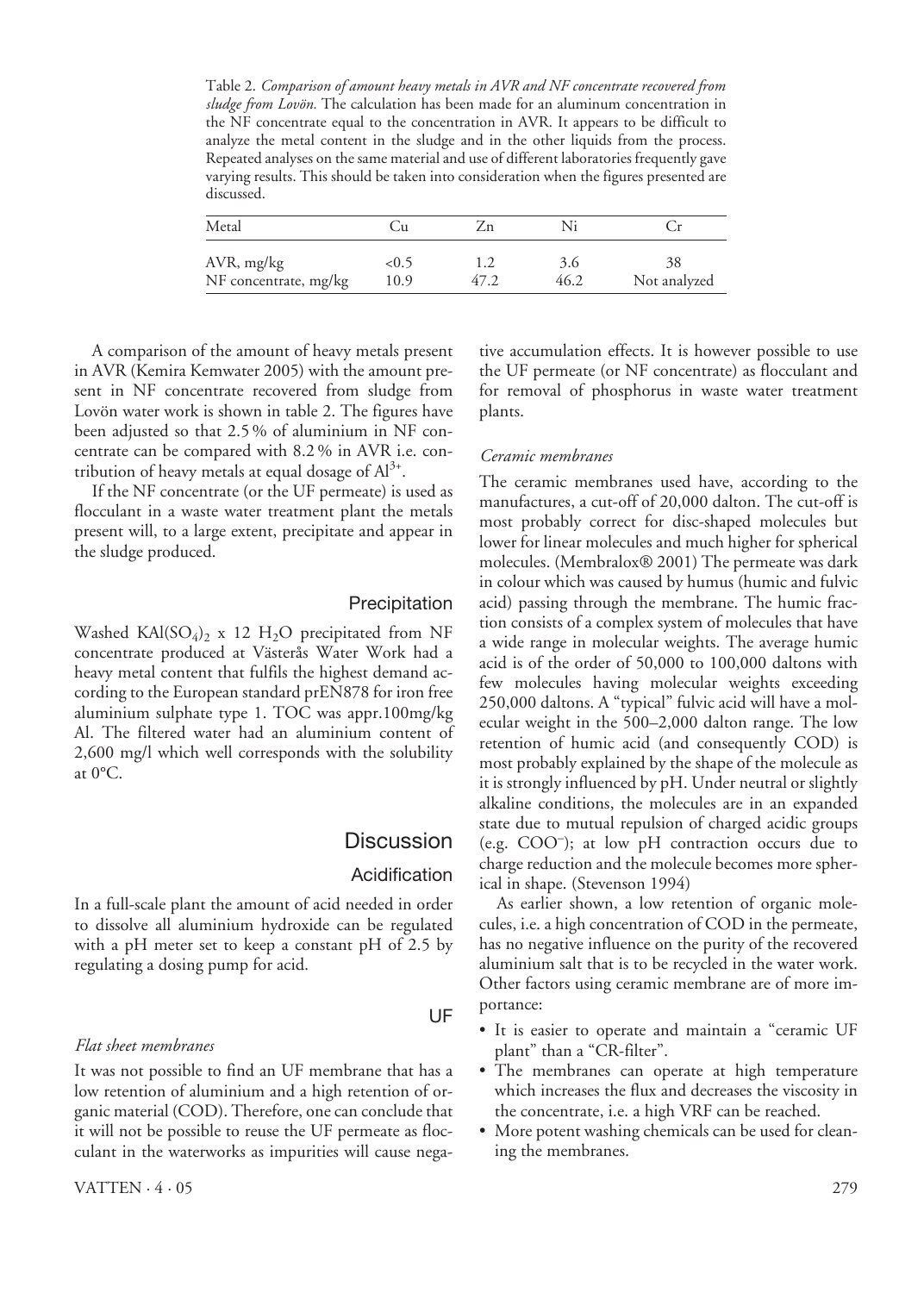

#### Dia-filtration

With a retention of 8–10 % of the aluminum in the feed and adding a 40–50 % recovery using dia-filtration, the total losses of aluminium in the UF will be reduced to appr. 5 %.

#### NF

According to van't Hoffs equation ( $J = R T \sum C_i$ ;  $\text{J}I = \text{Osmotic pressure}$ , R = Gas constant; T = °K; C = Concentration of salt; The sum  $\Sigma$  of all free ions i) it should only be possible to increase the concentration of an  $Al_2(SO_4)$ <sub>3</sub> solution to appr. 17,000 mg/l aluminium if the pressure applied is 40 bar. Still it was possible to reach more than 25,000 mg/l aluminium at 40 bar although the flux was low. Operating the membrane with a solution of pure aluminium sulphate at 40 bar a maximum concentration of appr. 12,500 mg/l could be reached. (See figure 5) The question now arises why a higher concentration than van't Hoffs equation allows can be reached when the UF permeate is concentrated. One possible explanation is that none or low charged complexes are formed between COO– groups in the humic and fulvic acids and  $Al^{3+}$ . This should then reduce the "i" factor in the equation and the osmotic pressure in the solution allowing a higher concentration of  $Al^{3+}$ .

#### Precipitation

The result shows that the recovered aluminum salt has a very low concentration of impurities. The recovered salt can therefore replace virgin flocculants in water works without causing any negative accumulation effects. Regarding the content of heavy metals the quality also fulfills the European (EN878:1997) and Swedish standards (LIVSSFS2005:10).

The concentration of aluminium in the filtrate after precipitation is 2,600 mg/l. Even if the concentration of Figure 5. *Pressure as a function of aluminium concentration.*

- Result with NF using a pure solution of aluminium sulphate as feed.
- Pressure as a function of aluminium sulphate concentration according to van't Hoff equation
- Results with NF using UF permeate as feed.

aluminium in the NF concentrate can be as high as 26,000 mg/l the loss will be as high as 10 %. (Giving a total loss of 15 % in the process) Further trials must therefore focus on lowering the losses. Ways of doing this can for example be using other NF membranes which allow both a higher temperature and a higher pressure.

#### UF concentrate, precipitated NF concentrate and NF permeate

The water work sludge treated in the ReAl process will be divided into three streams, namely UF concentrate, precipitated NF concentrate and NF permeate. All silt and appr. 50 % humus (COD) will be found in the UF concentrate, the remaining humus will be found in the NF permeate. The NF permeate will have a low pH but also a low buffer capacity and will contain only a small fraction of the impurities in the feed. The latter can therefore be mixed with incoming raw water without causing any negative effect in the water work. The silt in the UF concentrate is inert. The main parts of the humus in the UF concentrate are in the form of very large molecules or colloids. The humus in the NF concentrate consists of "dissolved" humic and fulvic acid. It is well known that humic acids have an ability to form stable complexes with heavy metals. As much as 160 mg of Cu can be bound to each gram of humic acid. The stability of the metal-chelate complex for some selected di-valent cat ions is as follows (Stevenson 1994):

#### $Cu > Ni > Co > Zn > Fe > Mn$

The fact that Cu forms the strongest complex might explain that the UF concentrate holds a higher percentage of copper than of other metals. If the neutralized liquids (i.e. UF concentrate and precipitated NF concentrate) are returned to the raw water source they will contain a high concentration of humic acid. The humic acid will then form stable complexes together with the heavy metals and the remaining aluminum, reducing the toxic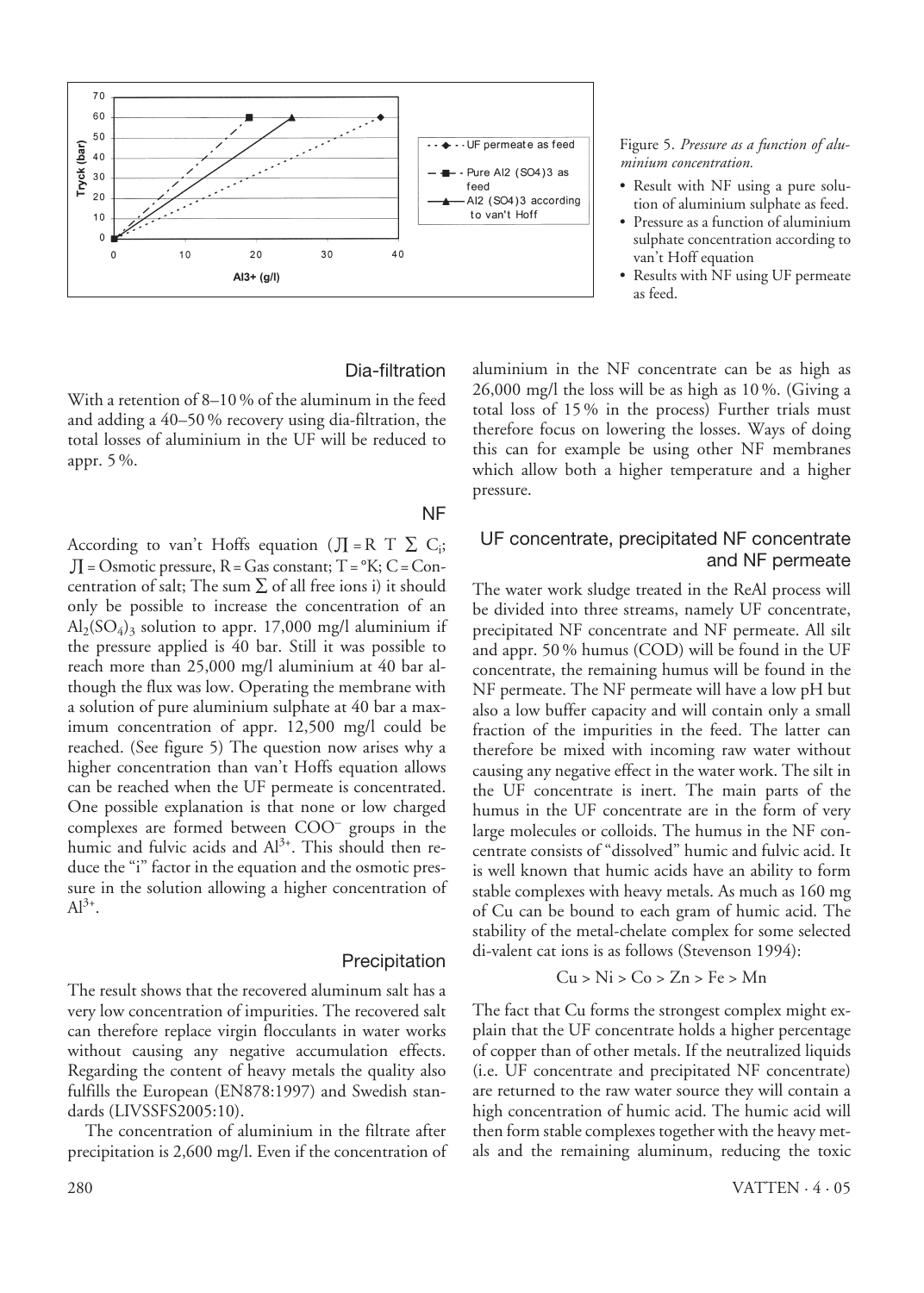effect to aquatic organisms including fish. One can also argue that all heavy metals, silt and humus returned to the raw water source originate from the raw water itself and will therefore not give any additional negative effect to the environment.

## Conclusion

The most important findings are:

- No more acid than the stoichiometric amount need to be added in order to dissolve all aluminium hydroxide present in the sludge.
- It was not possible to find a UF membrane that has a low retention of aluminium and a high retention of organic material.
- It is possible to use UF permeate or NF permeate as flocculant in waste water treatment plants.
- Dia-filtration will lower the loss of aluminium.
- The UF permeate can be treated by using NF and a high concentration of aluminium can be reached.
- The aluminium salt precipitated from NF concentrate fulfils the highest demand according to EU standard.

## Further trials

The equipment used for the trials have been of a type and size which means that data collected could be used for the design of a full-scale plant. The equipment is however not able to operate continuously and lacks the possibility to run trials with ceramic membranes at temperatures higher than 90°C. A plant that operates continuously will give important answers to long term effects such as wear and tear of membranes.

With economical and technical support from Feralco AB and Mercatus AB, a pilot plant with such features has been in operation at Västerås Waterworks since late autumn last year. Thanks to support from Tekn.dr. Professor Kenneth Persson at Sweco VIAK AB, the project has also been granted funds from VA-Forsk together with Sydvatten, Karlskrona and Västerås Waterworks. The results from the Västerås trials will be published soon.

#### **References**

- Bache D.H., Papavasilopoulos E.N. 2000 Viscous Behaviour of Sludge Centrate in Response to Polymer Conditioning", *Water* re. 34(1)
- Kemira Kemwater 2005 Produktdatablad *AVR.*
- Membralox® Users' Manual*,* updated 2001-07-25.
- Scott K. 1995 Handbook of Industrial Membranes, 1<sup>st</sup> ed., Elsevier.
- Sengupta A. K., Shi B. 1995 Selective Alum Recovery from Clarifier Sludge, *JAWWA,* January.
- Stendahl K. 2005 Feralco AB, Verbal information.
- Stevenson, F.J*.* 1994 Humus Chemistry; Genesis, Composition, Reactions. John Wiley & Sons NY, 1994
- Svenska vatten- och avloppsverksföreningen (VAV) 1990 Vattenverksslam, Rapport 67.
- Öman J. 1998 Överledning av vattenverksslam till reningsverk*,* Diploma work 1998: 233, Luleå Technical University, Sweden.